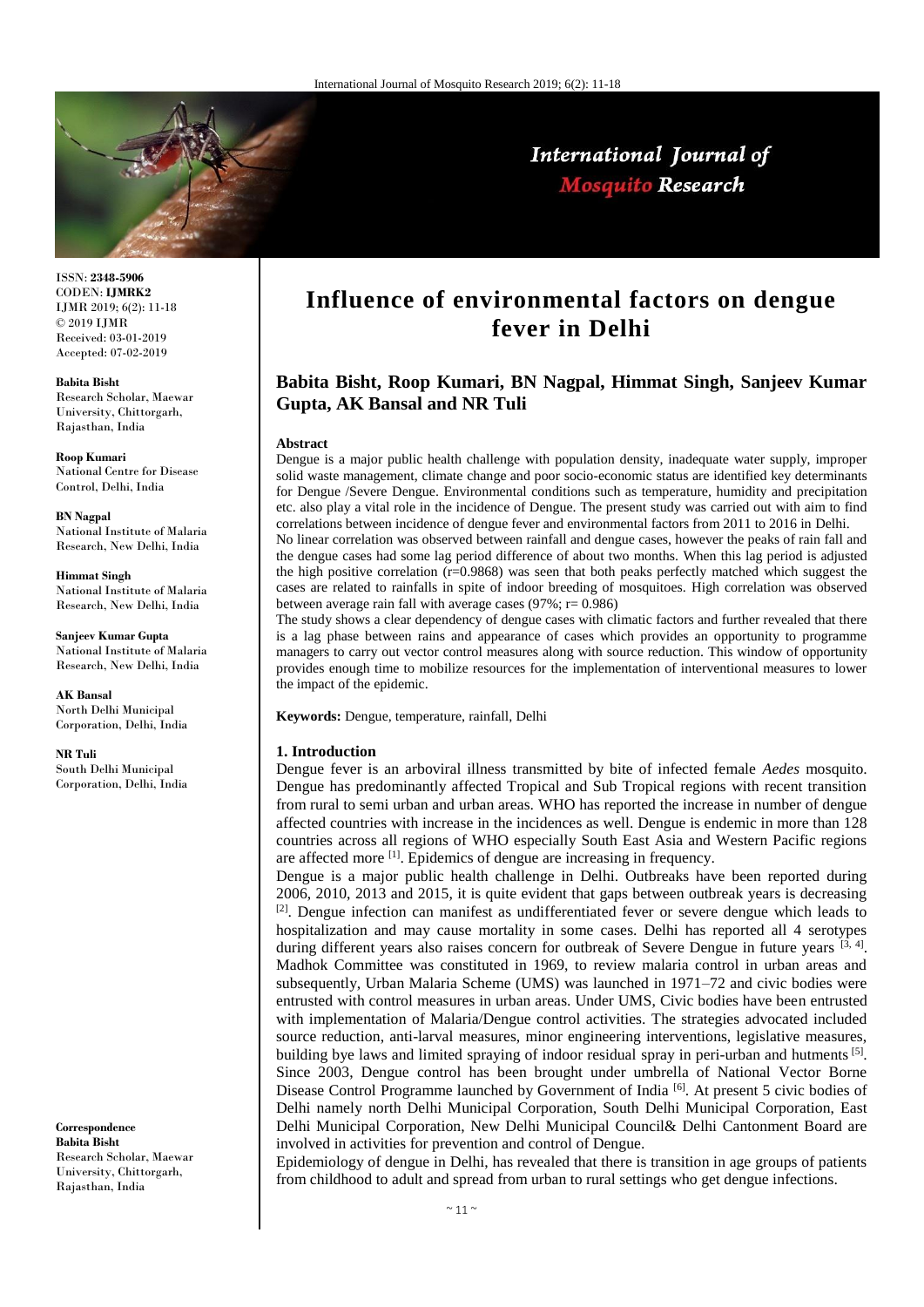In the absence of specific treatment and vaccine of dengue, control of mosquito breeding remains only strategy of the choice to prevent transmission of Dengue. Several factors are associated for dengue prevalence and spread i.e. population density, inadequate water supply, improper solid waste management, climate change and poor socio-economic status are identified as key determinants for DHF <a>[7]</a>. Socioeconomic factors like intermittent water supply leading to more water storage in containers without proper lids, improper solid waste management, lack of civic amenities all influence breeding of *Aedes aegypti* [8, 9] *.* In rural areas risk of dengue has been found to be higher than in urban settings due to lack of piped water supply  $[10]$ .

Environmental conditions such as temperature, humidity and precipitation etc. also play a vital role in the incidence of Dengue<sup>[11]</sup>. Global climate change leading to global warming is becoming an issue of major concern. Climatic factors such as rainfall, humidity and temperature favour the spread of the mosquito and the disease transmission. Impact of climate change on dengue has also revealed increase in transmission with 2°C rise in temperature in northern India. Impact of Global warming has been observed and Dengue cases have been reported even during winter months [12]. Favourable temperature and humidity conditions in the rainy season leads to increase in the survival rate of the adult vector that enables mosquito to complete the extrinsic incubation period of virus in mosquito <sup>[13]</sup>. Present paper is focussed on association of climatic factors like rainfall, temperature, and humidity with dengue cases in the metropolitan setup of Delhi.

### **2. Materials and methods**

#### **2.1 Study Area**

Delhi is spread over an area of 1483 square kilometre and located at 28.38 NL - 77.12 EL. Delhi is a merger of main

three ecological zones i.e. Delhi ridge, Yamuna flood plain and central plains of India. Delhi experiences tropical steppe type of climate and seasons are marked with extreme temperatures ranging (2 to 47  $^{\circ}$ C), average rainfalls of 886 mmper annum. Monsoon period is from July to mid-September when the climate remains wet &humid [14].

#### **2.2 Study Design**

This is a descriptive study carried out in Delhi. This study has been carried out with objective to establish correlation between incidence of dengue fever and environmental factors from 2011 to 2016. Dengue Data were collected from MIS Cell (Vector Borne Diseases) of South Delhi Municipal Corporation (SDMC) while Meteorological data of Delhi was collected from Directorate of Economics and Statistics, Government of National Capital Territory (GNCTD). The data represent monthly averages for each year during the study period from 2011 to 2016. Limitation remains that data is for entire Delhi and not area specific hence dengue cases have been taken for entire Delhi. Therefore, accessing climate data and Dengue cases for Municipalities wise is not feasible.

#### **3. Results**

Data compiled by MIS Cell (Management Information System for Vector Borne Diseases) shows year wise Dengue cases and deaths notified in Delhi. Dengue has been made Notifiable disease under Section 2 (9) (b) of DMC Act 1957 by the erstwhile Municipal Corporation of Delhi in 1997 following major outbreak of dengue in 1996 when more than 10000 dengue cases were reported and case fatality rate of 4.1% was observed. Analysis of above data shows outbreaks of dengue were reported in 2006, 2010, 2013 and 2015. The gap between the outbreak years is decreasing (Fig 1).



**Fig 1:** Year wise Dengue Cases & Death Notified in Delhi.

Table 1 shows month wise Dengue cases as in, notified in Delhi. Graphical representation in above fig.2 shows average cases occurring during transmission season of dengue in Delhi which starts in the month of July and peaks in months of September and October. The cases decline in November and

transmission stops in December every Year. Analysis of data of 2013 and 2015 shows that transmission window is increased when cases have been reported in the month of January and February respectively.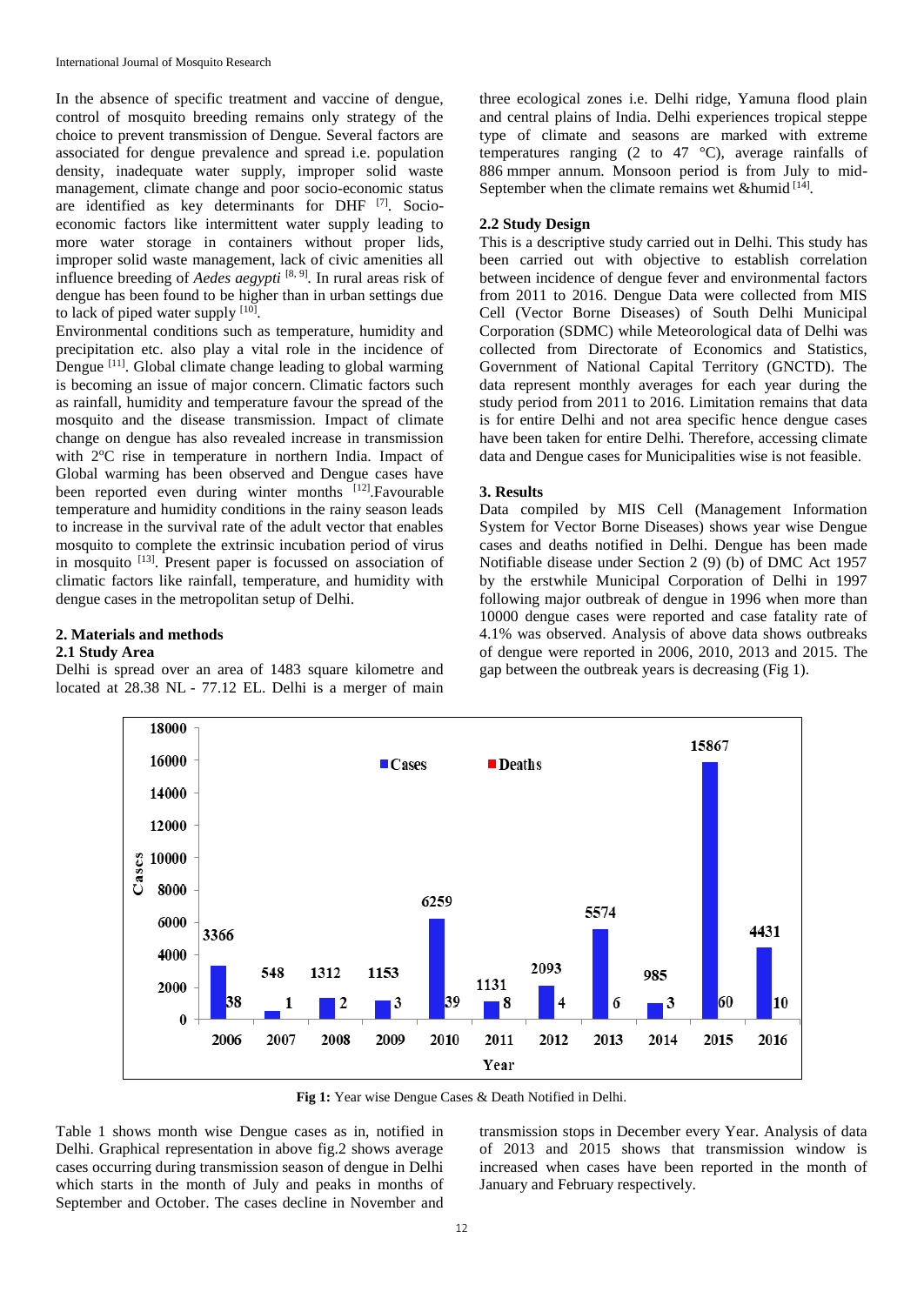| Year | Jan      | Feb  | Mar  | Apr              | May  | Jun  | Jul   | Aug    | <b>Sep</b> | Oct     | <b>Nov</b> | Dec   |
|------|----------|------|------|------------------|------|------|-------|--------|------------|---------|------------|-------|
| 2010 | 0        | 0    | 0    | 0                | 0    |      | 51    | 885    | 2360       | 2246    | 678        | 33    |
| 2011 | 0        | 0    |      | 3                | 0    |      | 10    | 51     | 179        | 512     | 328        | 46    |
| 2012 | 0        | 0    | 0    | ◠                | 0    | 3    | 4     | 4      | 55         | 951     | 1005       | 69    |
| 2013 | ∍        | ↑    | 0    | 3                | 0    | ◠    |       | 142    | 1962       | 2442    | 889        | 119   |
| 2014 | $\Omega$ | 0    | ◠    | 0                | 3    | 10   |       | 11     | 87         | 318     | 444        | 113   |
| 2015 | 0        | 3    |      | 3                | 4    | 6    | 36    | 778    | 6775       | 7283    | 841        | 137   |
| 2016 | 0        | 0    |      |                  | 6    | 15   | 91    | 652    | 1362       | 1517    | 655        | 126   |
| Avg  | 0.29     | 0.71 | 0.86 | 2.29<br>$\gamma$ | 1.86 | 5.43 | 30.00 | 360.43 | 1825.71    | 2181.29 | 691.43     | 91.86 |

**Table 1:** Year wise and Month-wise Dengue Cases notified In Delhi.

Our data showed that there was no linear correlation observed between rainfall and dengue cases (Fig 2; Table 2). However different peaks suggest that there is relation between both. The peaks of rain fall and the dengue cases had some lag period difference of about two months. When this lag period is adjusted the high positive correlation  $(r=0.9868)$  was seen as both peaks perfectly matched which suggest the cases are related to rainfalls in spite of indoor breeding of mosquitoes

(fig 3; Table 2). The cases lag behind rainfall due to several reasons like mosquito cycle from egg to larvae about 7-10 days, extrinsic incubation period about 8-12 days and intrinsic incubation period in patients 5-8 days, time taken for reporting of Dengue cases by hospitals to SDMC, and investigation by concerned zones and notification by SDMC. Therefore, about two months were adjusted as lag period.



**Fig 2:** Correlation between Rain fall and Dengue cases without lag phase adjustment



**Fig 3:** Correlation between Rain fall and Dengue cases with lag phase adjusted for two months

**Table 2:** Correlation between Rain Fall and Dengue Cases

| Correlation (r)              | 2011     | 2012     | 2013              | 2014  | 2015     | 2016     | Average  |
|------------------------------|----------|----------|-------------------|-------|----------|----------|----------|
| Without lag phase adjustment | $-0.106$ | $-0.203$ | $-0.140$ $-0.357$ |       | $-0.284$ | $-0.121$ | $-0.031$ |
| With lag phase adjustment    | 0.899    | 0.713    | $0.932$           | 0.634 | 0.913    | 0.809    | 0.986    |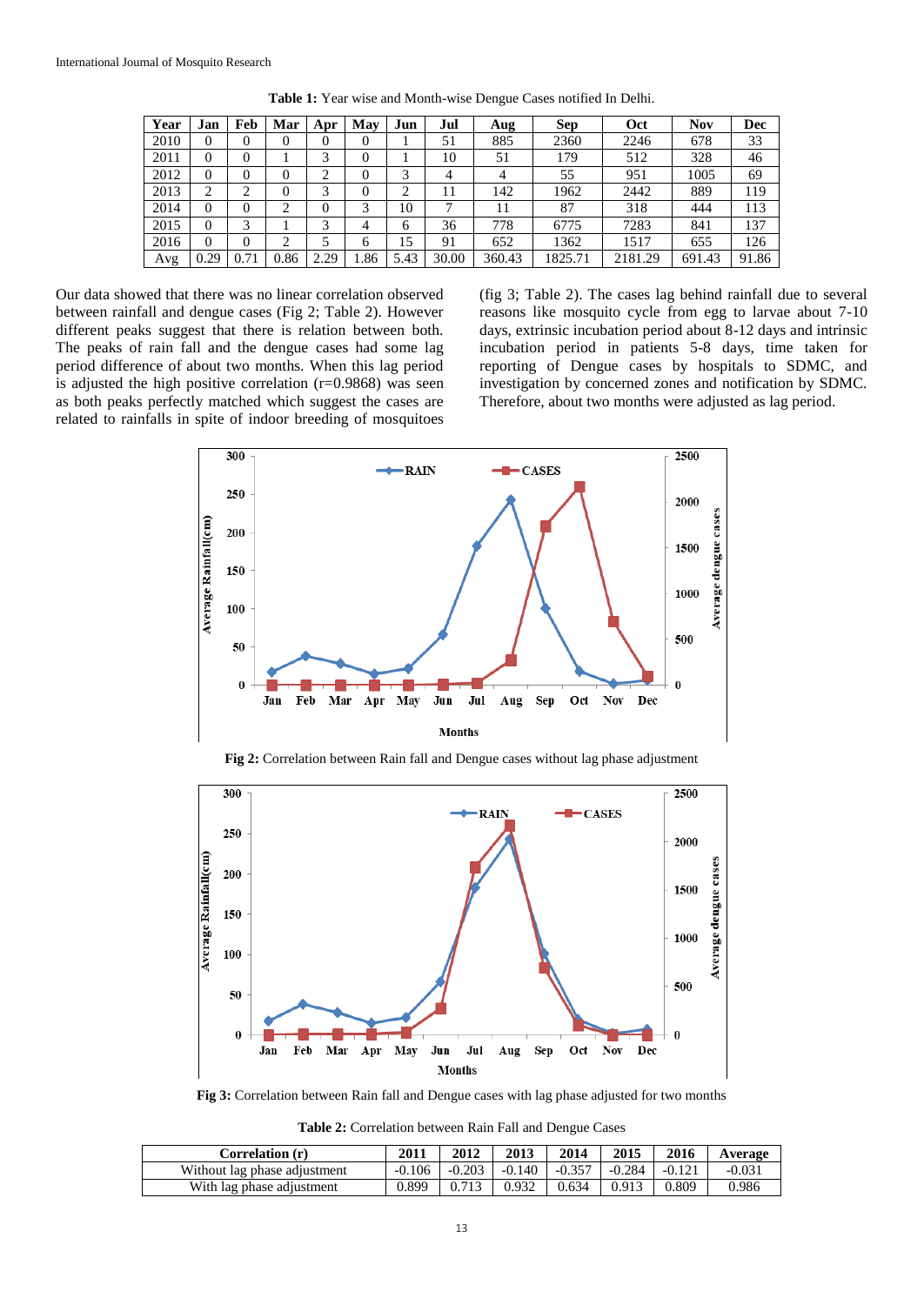High correlation was observed between average rain fall with average cases (97%;  $r = 0.986$ ) whereas when the data was analysed yearly in 2013 there was highest correlation (86%;  $r=0.932$ ) followed by year 2015 (83%;  $r=0.913$ ) followed in 2011 correlation (80%; r=0.899), whereas the years 2014  $\&$ 2012 shows low% correlation with the rainfall (40%; r=0.634)

& (50%; r=0.733). In the year 2012 & 2014, low correlation was observed may be due to inter outbreak period when less cases are reported due to herd immunity. It was also observed that pattern of cases in Delhi shows alternate peaks which is found to be in correlation with the amount of rainfall received in that year i.e. High rainfall, high cases (Fig 4).



**Fig 4:** Showing correlation and rain fall and percent association between Dengue cases



**Fig 5:** Month wise temperature and Dengue case distribution

Above table shows that in the month of April & May when the temperature is high and in the month of December & January with low temperature (Max & Min) the emergence of adult mosquito is reduced as a result of which adult density is reduced which in term reduced the local transmission therefore the cases are seen reduced in the month of November, December, January & February. During the ambient temperature in the month of July to October it favours ideal temperature for emergence of adult as a result adult density is increased and high cases are reported (Fig.5 & Table 3)

Humidity favours the life span of mosquitoes therefore with rise in humidity, the life days of mosquito is increased leading to completion of extrinsic incubation period of Dengue virus in *Aedes.* However, temperature and other favourable climate conditions are also required for effective transmission of disease.

**Table 3:** Showing correlation between climatic conditions (Relative Humidity, Rain Fall, Temperature and cases)

|             |              | 2011  | 2012     | 2013  | 2014     | 2015  | 2016  | AVG    |
|-------------|--------------|-------|----------|-------|----------|-------|-------|--------|
| RH.         | Correl $(r)$ | 0.471 | 0.472    | 0.120 | 0.710    | 0.403 | 0.471 | 0.5150 |
|             | % Correl.    | 22.18 | 22.35    | .45   | 50.46    | 16.30 | 22.22 | 26.52  |
| Rainfall    | Correl $(r)$ | 0.899 | 0.713    | 0.932 | 0.634    | 0.913 | 0.809 | 0.986  |
|             | % Correl.    | 80.91 | 50.94    | 86.88 | 40.19    | 83.38 | 65.60 | 97.37  |
| Temperature | Correl $(r)$ | 0.054 | $-0.240$ | 0.096 | $-0.076$ | 0.260 | 0.132 | 0.132  |
|             | % Correl.    | 0.30  | 5.79     | 0.93  | 0.58     | 6.76  | 1.75  | 1.74   |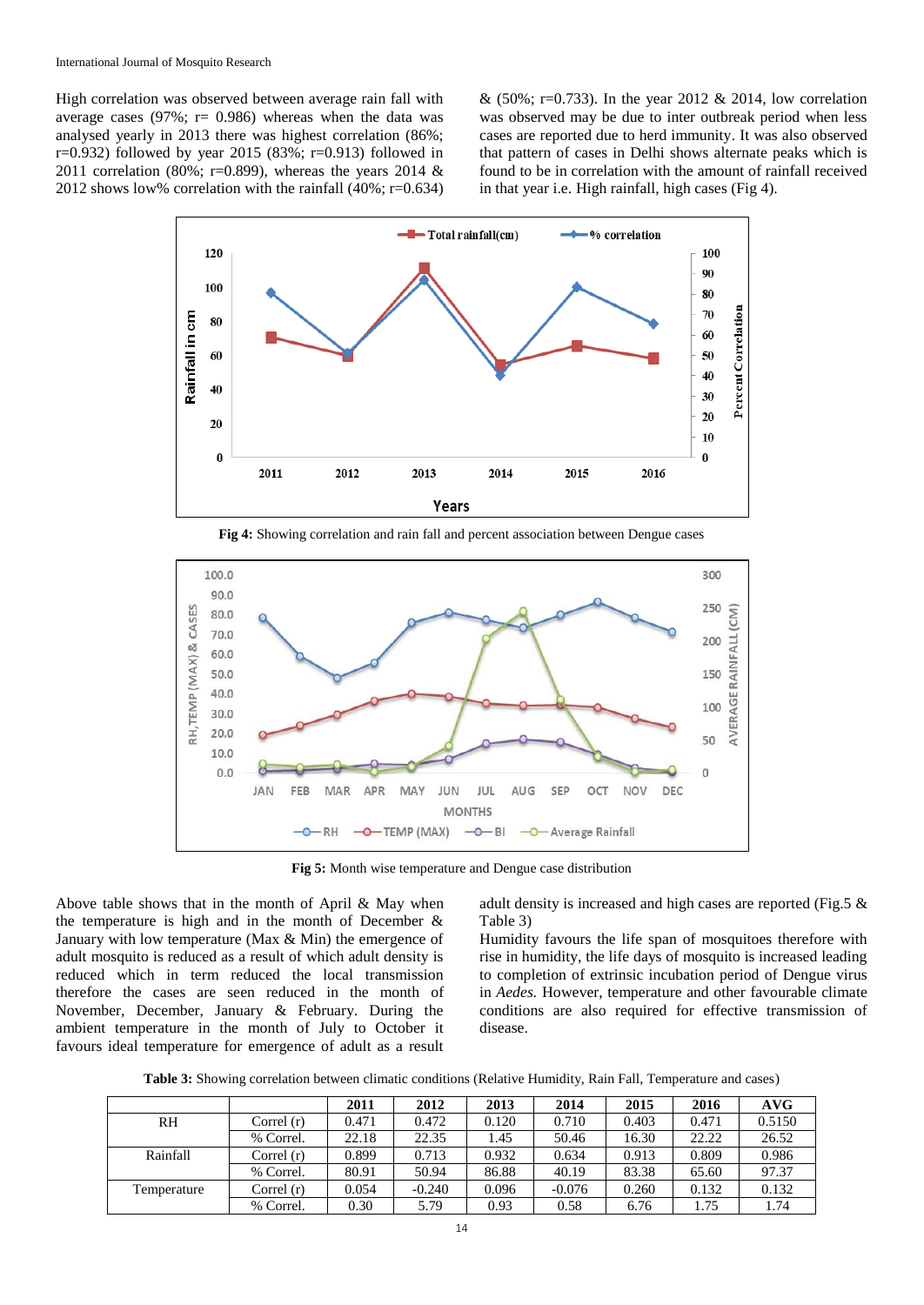

**Fig 6:** Monthly association of entomological indices with Rainfall

As observed in fig. 2 & 3, there was lag period between rainfall and dengue cases but breeding indices correlated with rainfall. Though rainfall decreased after August but breeding indices persisted and declined after October.



**Fig 7:** Monthly association of entomological indices with Relative humidity

Relative humidity (RH) has not shown significant correlation although it was positively correlated with the breeding indices as the indices are mostly on aquatic life of mosquito where

RH has a little role to play except fast evaporation during low RH.



**Fig 8:** Monthly association of entomological indices with Temperature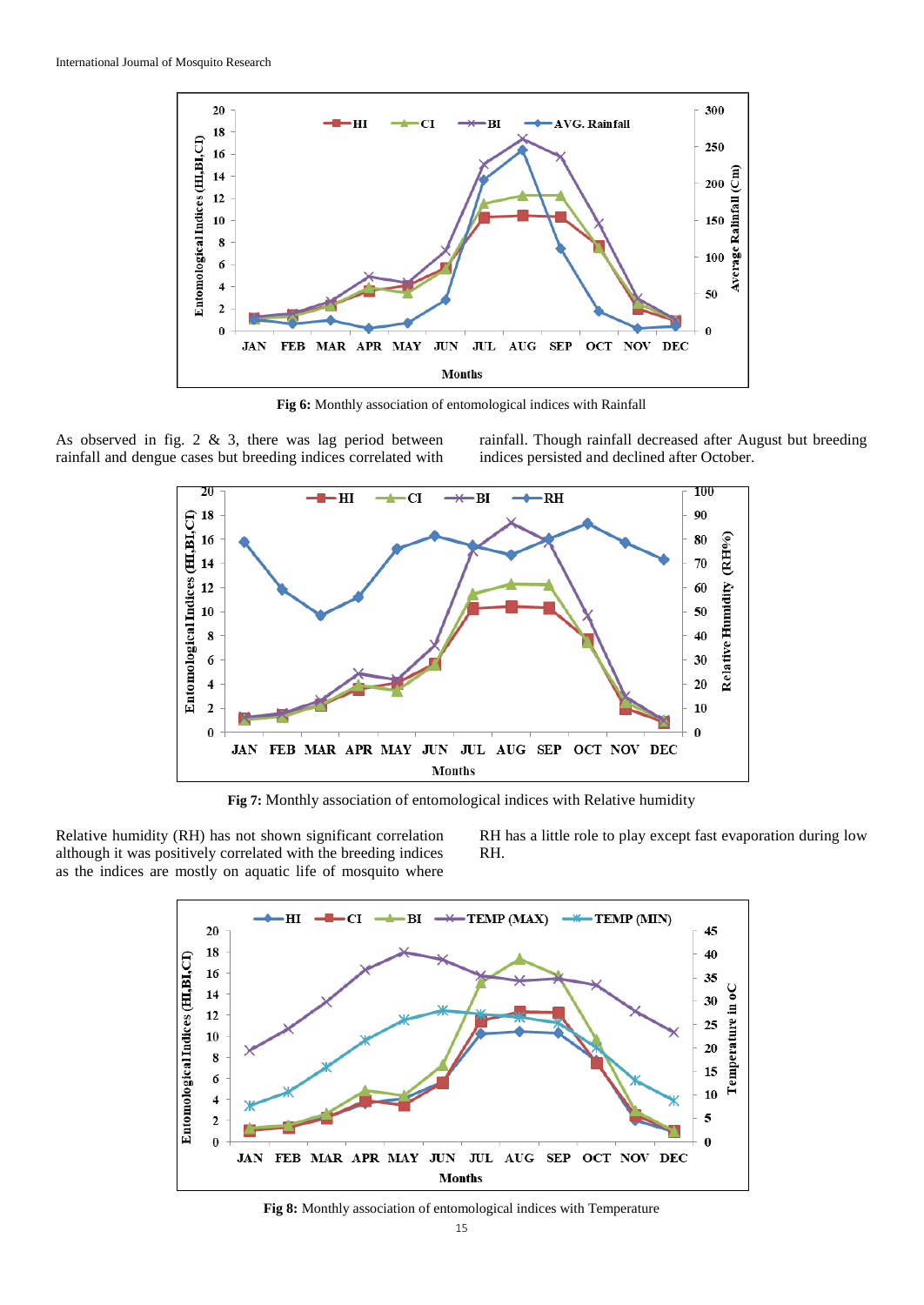**Table 4:** Correlation between entomological indices and environmental factors

|             |       | Correlation (r) House Index Container Index Breteau Index |       |
|-------------|-------|-----------------------------------------------------------|-------|
| Rainfall    | 0.839 | 0.872                                                     | 0.890 |
| Humidity    | 0.433 | 0.401                                                     | 0.394 |
| Temperature | ነ 621 | 0 560                                                     | በ 551 |

The cases were highly correlated with rainfall. Rainfall leads to multification of breeding sites and shift of breeding sites from domestic to peri-domestic areas. The relative humidity also showed low positive correlation whereas the temperature was found to be least correlated may be due to conditioning of internal environment by the community throughout year as breeding and resting habits of *Aedes* are mostly indoors (Fig 6-8 & Table 4).

#### **4. Discussion**

Analysis of Dengue data of Delhi shows in 2013 and 2015 transmission window was found to be increased as cases have been reported in the month of January and February also. The extension of transmission window may sometime lead to perennial transmission which may pose more risk. Variations in climate patterns may favour increased incidence of dengue with loss of man day and productivity. Delhi being the capital city has large number of economic avenues and treatment facilities. A patient who may have acquired infection outside Delhi at place of work and or residence may be notified in Delhi or treated in Delhi and reported to Directorate of NVBDCP for cross notification may also lead to variation in incidence of cases.

Present study highlighted high correlation between rainfall and dengue cases the lag phase of about 2 months was observed which may be attributed to inherent delays between weather conditions and their impact on mosquito populations, virus replication and subsequent impact on transmission patterns. Similar pattern of lag phase was observed in a study on heterogeneous effect of lagged meteorological variables on dengue fever between the provinces of Cambodia<sup>[15]</sup>. In a similar study of correlation between seropositive dengue cases and climatic factors in Delhi after 2003 outbreaks it was observed that difference between serological positive cases as compared to serological negative cases in post monsoon period was significantly higher  $(p<0.001)$ . The study also highlighted rain, temperature and relative humidity as the major climatic factors which alone or collectively are responsible for outbreak situations  $[16]$ , similar conditions are observed in Delhi cases data when compared to rainfall and humidity. In Brazil during a study of climatic factors, only rainfall-lag per three months showed a positive association with the number of cases dengue. Relation between rainfall and dengue cases was significant with a lag of three months [17]. In a study in North Australia, significant correlation (p>0.01) was at one month in Cairns and at three months in Townsville<sup>[18]</sup>. In other studies, a correlation was seen with a lag time of five to twenty weeks and three months [19]. However, it was seen that rainfall was positively correlated with breeding indices and there was no lag period observed. It was also seen that rainfall the breeding persisted for some period of time after stopping of rains during October may be due to availability of outdoors fresh surface water in leftover containers and manmade housing structures /containers, in addition to this, relative humidity and temperature also provides ambient conditions outdoors till October month

thereafter, low temperature reduces the outdoor breeding as the breeding trend is seen in fig. 6.

In the present study temperature was found to be least correlated may be due to conditioning of internal environment of their houses by the community throughout year as breeding and resting habits of *Aedes* are mostly indoors. However, no significant correlation between the incidence of dengue and temperature was also reported in study by Carnciro*et.al.***(13)** . The presence of air pollutants also interferes with the life cycle of the dengue mosquito. A study on time gap between exposure to weather conditions and subsequent occurrence of dengue cases was carried out in Singapore. Correlation between temperature and dengue showed sine wave oscillating at about 24 weeks cycle or interval with stronger positive association between lag week 9 and 17<sup>[20]</sup>.

In the present study it was found that maximum rainfall was observed in Aug 2012 but highest number of Dengue cases were reported in 2015 and least number were reported in 2012. Possible explanation for 2015 can be the months in that year were warmer and wetter all over. In a study in Brazilit was quoted that temperature interferes with dengue virus incubation period and it drops from 10 to 7 days whenever temperature rises from 27 °C to 37 °C <sup>[13]</sup>. Viana *et al* <sup>[21]</sup> in their study of review of studies from 1991 to 2010, reported that Dengue cases appear after weeks of peak temperature and rainfall, a time during which the mosquito can develop and contaminate the population. In a study in Colombia it was observed that average and maximum temperatures greater than 28 °C and 32 °C, respectively, had an inversely related relationship to DENV incidence, which is in accordance with areas where higher temperatures are recorded in Colombia [22]. In another study in Brazil, it was reported that at low temperatures, the mosquito does not live long enough, and the virus does not develop properly. High temperature reduces virus replication and the extrinsic period in mosquito and may magnify epidemics<sup>[23]</sup>. In another study in East Delhi it was observed that large number of Dengue cases was reported during the post-monsoon period each year. Temperature, rainfall, and humidity varied significantly across the premonsoon, monsoon, and post-monsoon periods. The best correlation between these three climatic factors and dengue occurrence was at a time lag of two months [24].

In the present study low correlation between humidity and dengue cases was observed as compared to rainfall. Humidity favours the life span of mosquitoes therefore with rise in humidity, the life days of mosquito is increased leading to completion of extrinsic incubation period of Dengue virus in *Aedes.* However, temperature and other favourable climate conditions are also required for effective transmission of disease. In a study in Kolkata, relative humidity (%) showed a statistically significant  $(p<0.001)$  positive correlation with dengue cases in the year 2014, *i.e.* with increased humidity dengue cases increased in 2014. It was observed that an increase in the number of rainy days and relative humidity were associated with an increase of dengue cases in Kolkata [25] **.** A relationship between dengue and climatic factors was studied in Metro Manila from 1996 to 2005. It was suggested that rainfall is significantly correlated to dengue incidence  $(r^2)$  $= 0.377$ ,  $p < 0.05$ ). No significant correlation was established between dengue incidence and temperature ( $p > 0.05$ ). It was concluded that dengue incidence in Metro Manila varies with changing rainfall patterns and intensified surveillance and control of mosquitoes during periods with high rainfall were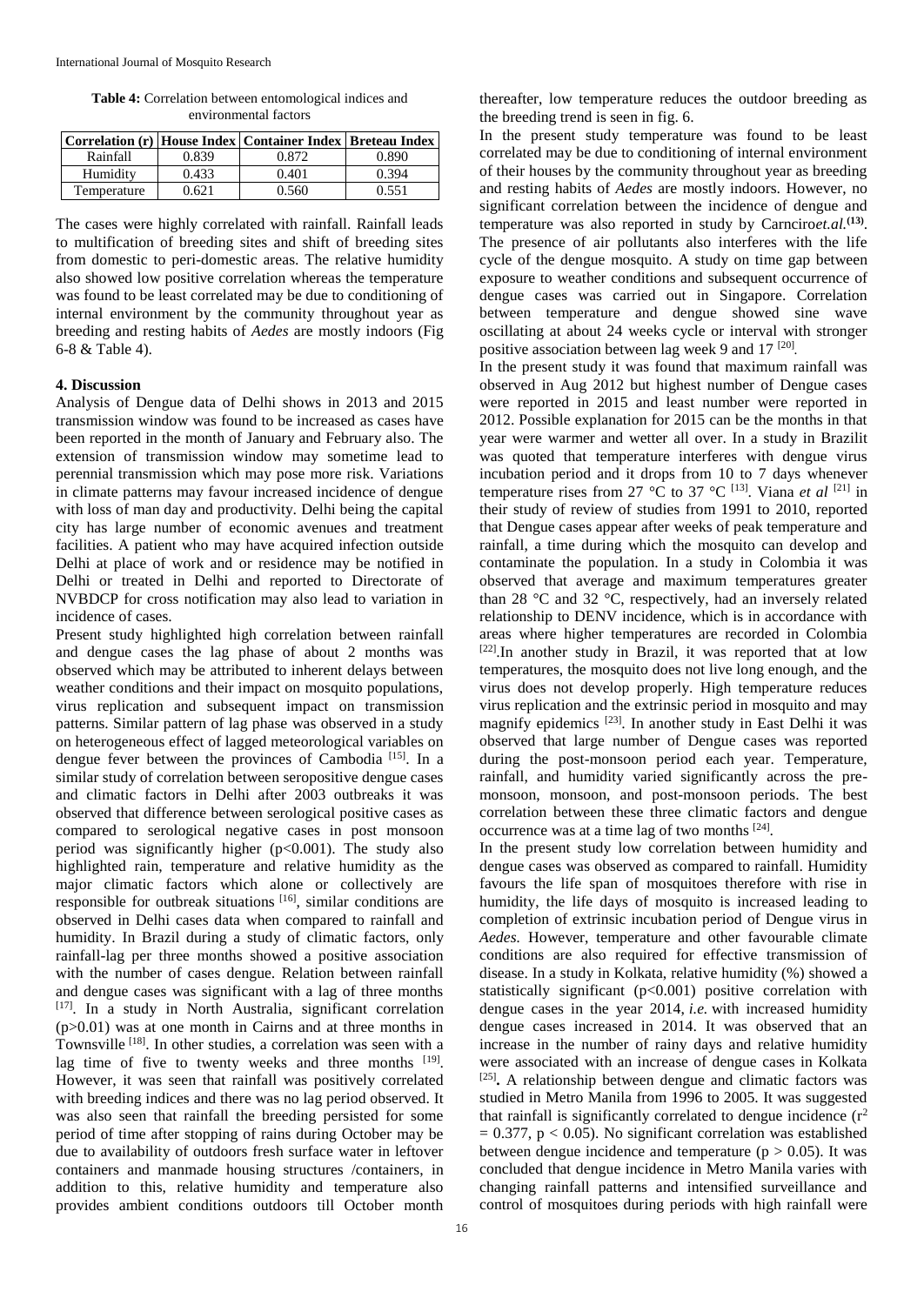#### recommended [26].

In another study in Delhi, maximum number of containers were found with *Aedes* breeding during the rainy season followed by summer, autumn, winter and spring, respectively. In all seasons dengue vector preferred to breed in peridomestic area with peaks during summer and monsoon. Breeding in outdoor containers increased during rainy season and breeding in indoor containers was found maximum during summer. During winter and spring season not a single container was found positive in outdoor area except one positive container recorded in late winter it might be due to low outdoor temperature. This showed a correlation between climatic factors and dengue cases  $[27]$ 

*Aedes aegypti* have adapted indoor conditions therefore in extreme climatic conditions also it can survive and it becomes difficult to control. Eggs can withstand desiccation during the low temperature even up to many months. Favourable temperature and other ecological conditions and presence of fresh water lead to egg hatching and emergence of adult. This lead to a sudden spurt of *Aedes* density as a result of that increase in Dengue cases is observed [28].

#### **5. Conclusion**

The study shows a clear dependency of dengue cases with climatic factors and has revealed that there is a lag phase between rains and appearance of cases which provides an opportunity to Programme managers to carry out vector control measures along with source reduction. This window of opportunity provides enough time to mobilize resources for the implementation of interventional measures to minimize the impact of the epidemic. There is need to develop a weather-based dengue forecasting model that will assist programme managers in forecasting and control measures and reduce the size of an outbreak, thereby decreasing disease transmission and possibly the resulting mortality, leading to reductions in the healthcare burden and operating costs. Bush *et al* also recommended need to improve environmental monitoring and surveillance systems in low- and middleincome countries such as India. New research initiatives should focus on collecting high-quality, long-term data on climate-related health outcomes with the dual purpose of understanding current climate–health associations and predicting future scenarios<sup>[29]</sup>.

#### **6. Acknowledgment**

I want to place my sincere thanks to Dr B K Hazarika, Municipal Health Officer, South Delhi Municipal Corporation for helping me with data of Dengue Cases to support my research. I also thank Mrs Katyal, Deputy Commissioner, City Zone, North Delhi Municipal Corporation for her constant support and encouragement to carry out study. Gratitude is extended to Entomological Teams of City Zone for helping in data collection and compilation. My thanks also go to Mr Chitesh from PwC India for helping in data analysis.

### **7. References**

- 1. World Health Organisation. Comprehensive Guidelines for Prevention and Control of Dengue and Dengue Haemorrhagic Fever, World Health Organization, Regional Office for South-East Asia, 2011.
- 2. Annual Reports (Vector Borne Diseases), MIS Cell, South Delhi Municipal Corporation.
- 3. Dar L, Gupta E, Narang P, Broor S. Co-circulation of

dengue serotypes, Delhi, India, 2003. Emerg Infect Dis. 2006; 12(2):352-3.

- 4. Bharaj P, Chahar HS, Pandey A, Diddi K, Dar L, Guleria R *et al*. Concurrent infections by all four dengue virus serotypes during an outbreak of dengue in 2006 in Delhi, India, Virology Journal. 2008; 5:1. https: //doi. org/10.1186/1743-422X-5-1
- 5. Sharma SN, Raina VK, Kumar A. Dengue/DHF: an emerging disease in India. J Commun Dis. 2000; 32(3):175-9.
- 6. Directorate of NVBDCP, Govt of India, http://www.nvbdcp.gov.in
- 7. Guzman MG, Kouri G, Dengue: An update. Lancet. Infect. Dis. 2002, 2: 33-42**.**
- 8. Nagao Y, Thavara U, Chitnumsup P, Tawatsin A, Chansang C, Campbell Lendrum D. Climatic and social risk factors for *Aedes* infestation in rural Thailand. Trop. Med. Int. Health. 2003; 8:650-659.
- 9. Mondini A, Neto FC. Socioeconomic variables and dengue transmission. Revista de Saude Publica. 2007; 41:923-993.
- 10. Schmidt WP, Suzuki M, Thiem VD, White RG, Tsuzuki A *et al*. Population density, water supply and the risk of dengue fever in Vietnam: Cohort study and spatial analysis. PLoS Med. 2011; 8(10):1371. /journal.pmed.1001082
- 11. Thammapalo S, Chongsuvivatwong V, Geater A, Dueravee M. Environmental factors and incidence of dengue fever and dengue haemorrhagic fever in an urban area, Southern Thailand. Epidemiol. Infect. 2008; 136:135-143
- 12. Dhiman RC, Pahwa S, Dhillon GP, Dash AP. Climate change and threat of vector-borne diseases in India: are we prepared? Parasitol Res. 2010; 106(4):763-73.
- 13. Carneiro MAF, Alves BCA, Gehrke FS, Domingues JN, Paixão NS, Figueiredo J *et al*. Environmental factors can influence dengue reported cases. Rev. Assoc. Med. Bras, 2017, 63(11).
- 14. https://en.wikipedia.org/wiki/Delhi#cite\_note-79. 20<sup>th</sup> February, 2019.
- 15. Youngjo C, Tang CS, McIver L, Hashizume M, Chan V, Abeyasinghe RR *et al*. Effects of weather factors on dengue fever incidence & implications for interventions in Cambodia. BMC Public Health. 2016; 16:241.
- 16. Chakravarti A and Kumari R. Eco-epidemiological analysis of dengue infection during an outbreakof dengue fever, India**.** Virology Journal. 2005; 2:32.
- 17. Silva FD, Santos AM, Carvalhal RG, Corrêa F, Caldas AJM. Temporal relationship between rainfall, temperature and occurrence of dengue cases in São Luís, Maranhão, Brazil. Ciênc. saúde coletiva, 2016, 21(2).
- 18. Hasan T, Bambrick H. The Effects of Climate Variables on the Outbreak of Dengue in Queensland School of Medicine, University of Western Sydney, Penrith NSW, Australia, 2008-2009.
- 19. Hii Y, Rocklov J, Ng N, Tang C, Pang F, Sauerborn R. Climate variability and increase in intensity and magnitude of dengue incidence in Singapore. Glob Health Action, 2009, 2.
- 20. Chen S, Liao C, Chio C, Chou H, You S, Cheng Y. Lagged temperature effect with mosquito transmission potential explains dengue variability in southern Taiwan: Insights from a statistical analysis. Sci Total Environ.